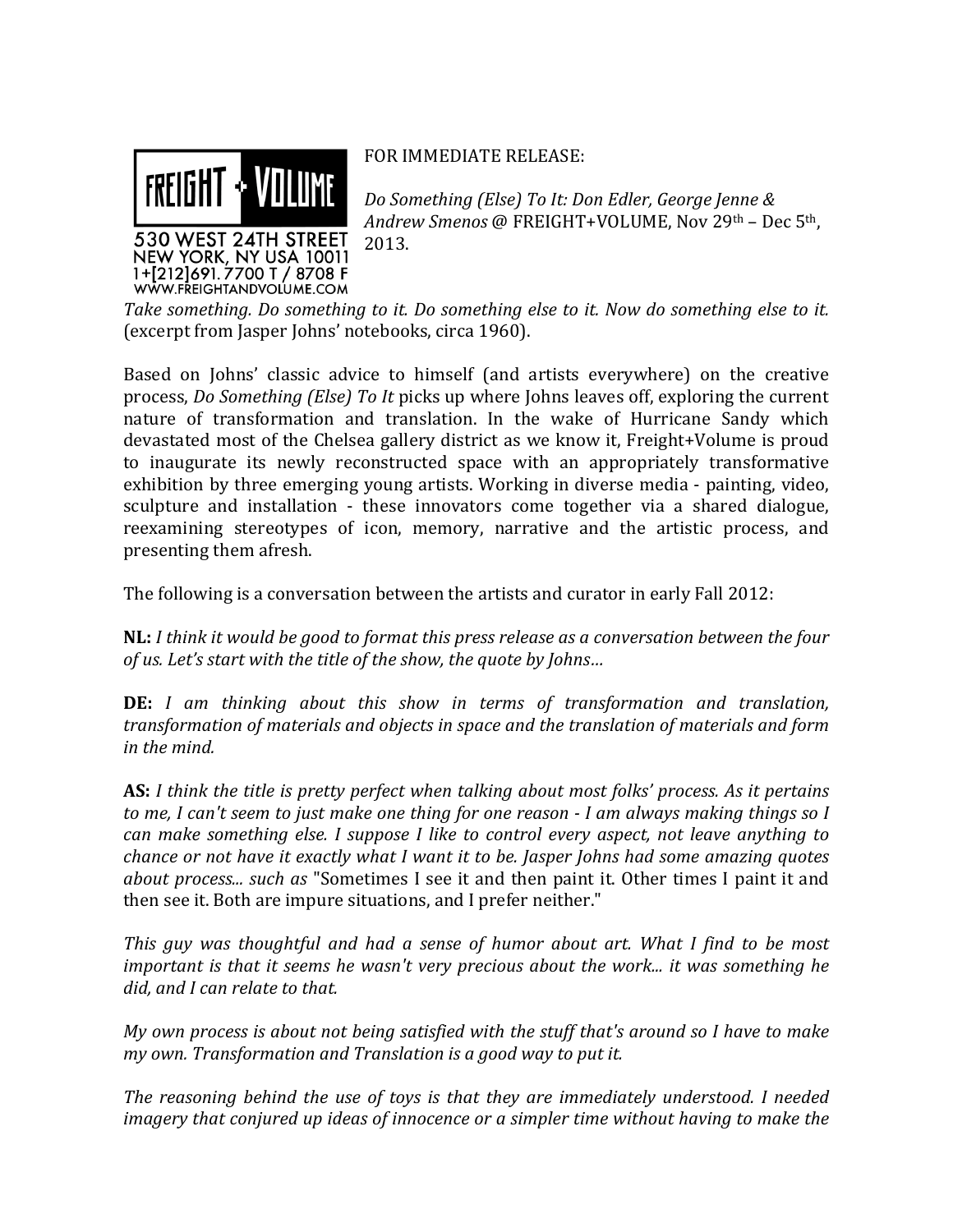audience work too hard. The combination of a colorful, simple child's toy carved in a *primitive way forces the viewer to confront something sentimental and non-existent in* their day-to-day routine and reinvestigate it through the lenses of maturity. In a world *where there is nuclear warfare and also sandwiches, perspective is necessary.* 

**GJ:** *Johns'* guote reads like a formula but really he's pinpointing a basic creative *mechanism, which is to repeatedly act on an idea or image. I'm with you guys with regards* to transformation and translation. I think that the two are inextricable. For me, its about filtering an idea or image through various mediums, then picking through the refined stuff that passes through that filter as well as the gross clumps that get left behind. Johns' quote *serves as a reminder that I must intuitively follow the trail that develops through all* aspects of making. I make an object, sit and stare. While I'm having a smoke, I read a word *that tells me how to capture the object on video. The next day I'm faced with cleaning up* all of the refuse of producing the video and those bits of material suggest another angle of attack. What develops is a train of thought that ultimately makes the decisions for me. A divining rod.

**NL:** *Yes, transformation and translation are the key methodologies in this show. Alchemy of* a household object into a potent symbol of memory, sexuality and loss, for example.

*George, can you talk a bit about the choice of a blinking toy as the central narrative image in your projected video? And Andy, why the choice of stuffed animals - what is both compelling and significant about them as an object to sculpt and then paint?* 

**GJ:** *The blinking toy is central to the narrative of that piece because it serves multiple roles.* It is a prop that might have been found in the story. It is the character of that story and also a strange omniscient presence. Its obscene mechanical behavior (the perpetual wink and the fellating tongue) is analogous to the images that the text conjures. I'm also *interested in taking a grotesque object and endowing it with a touch of humanity. Like* with Andy's stuffed animals, we are coaxed into reconciling the piece's touching aspects with its brutality.

**NL:** *Right on. The object/obscene toy as a stand-in for the artist as narrator is a very cool concept too. Like the third-person narrative in a novel. Continued by "Clare," your upsidedown#monologue#video.*

**GJ:** *Exactly. There's really only one voice spread among these pieces. It's the same character, unwittingly transplanted in different places and moments in time.* 

*Most of my writing ends up having a subtext about creative process. My guess is that it's my impulse to dramatize all of the crap that comes with trying to conjure an image that's* worthwhile. The video with "Clare" is an attempt to condense a lifetime of that drama into  $a$  very concise, intimate moment. A shave.

**NL***: A close shave. Making art is always about risk and mistakes, and failure and embarrassment, as much as it seems to be about the pursuit of success.*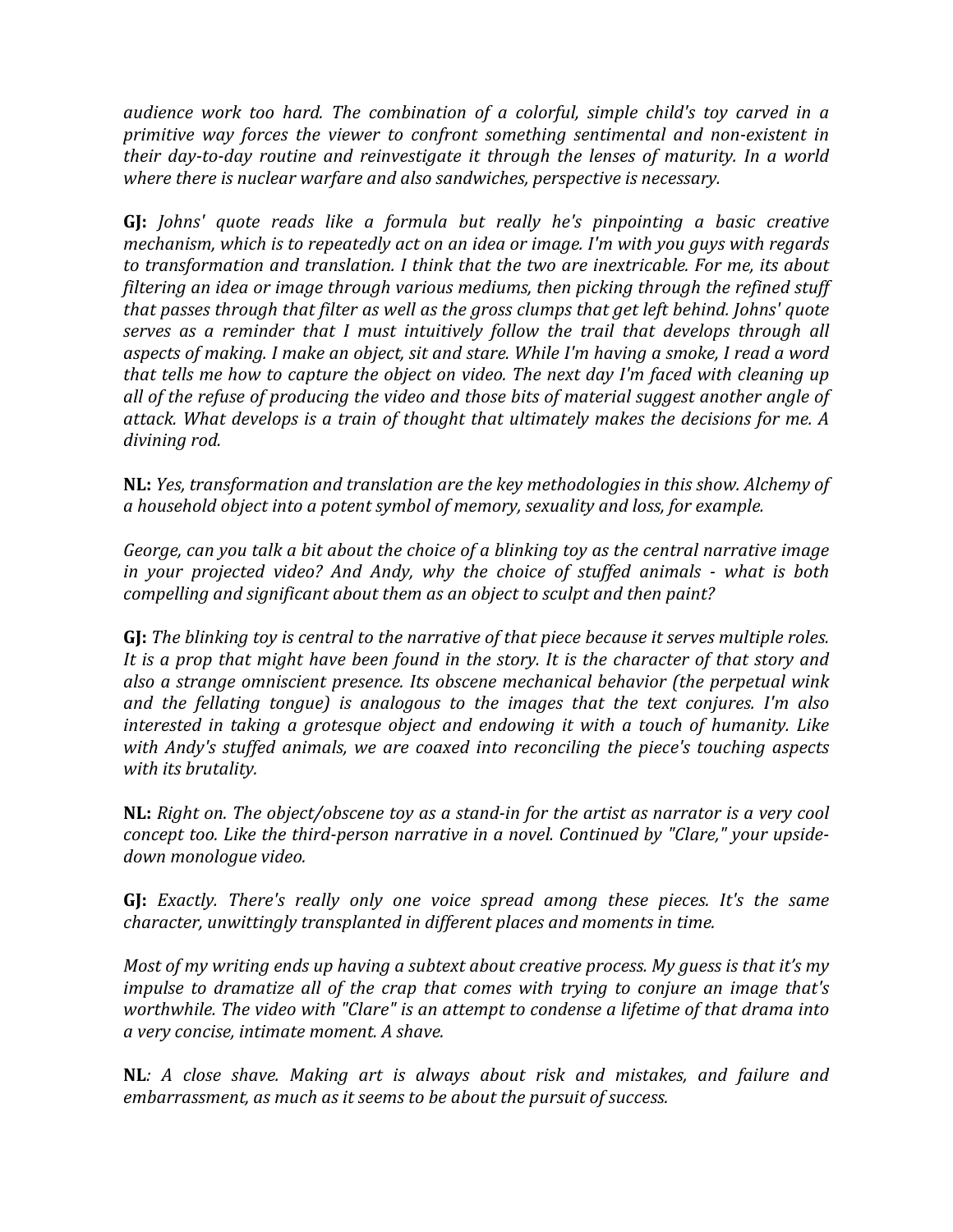**GJ:** Yep. The more vulnerable I make myself to the process and the more exposed I am in the work, the better the chance that a piece will be successful.

**NL:** Don, is there a specific object (household, found or otherwise) and narrative thread of *transformation in your work you'd like to comment on. I'm thinking of pieces I've seen on your site such as the plywood sofa, elevated chair in the woods, or re-contextualized turf as examples...*

**DE:** *I will be working with a transformed couch, a non-traditional shelf and potted houseplants. I believe these objects function as signifiers that conjure familiarity and memory as themes in my work. These objects will be juxtaposed with a abstract sculpture made of 2x4 studs and a few small paintings created by repeatedly applying acrylic house paint to the support over and over again with a paint roller where each of the dozens of layers is a new transformation. The wood sculpture and paintings are abstract models of growing, evolving systems (much like the living house plants are in fact growing systems)* and employ entropic gestures as the primary organizing principle. The abstract works relate to my previous work that dealt with modeling the universe. I am creating a kind of *living room that combines commercial building materials with familiar domestic forms* and actual living objects in an attempt to create a dialogue around themes of growth, memory, transformation and the human capacity for imagination.

**NL:** That sounds awesome. Gives new meaning to the term "couch potato" - a garden in *one's Living Room. I think the abandoned frat basement George conjures up in his* projection relates well to Don's middle room, and certainly the playroom toys Andy *presents play off a living room idea as well. The inanimate vs. the animate is a recurring* theme here too. Manufactured emblems of life rather than actual breathing beings.

Any comments on the idea of emblems as models for larger realities? Duchamp's urinal, for *example, as a landmark art-object signifier?* 

**AS:** The idea of creating a simulacrum goes all the way back to our ancient brothers and sisters needing to look their gods in the eyes. We create these models or find these forms in *order to order the chaos. In ancient times they carved Zeus out of marble, Duchamp found*  $a$  porcelain toilet. The innovation and distortion continues.

**GJ:** And we create them in order to get closer to the intangible. Models are an expression of *desire, as are the ready-mades. A model is a great way to amplify polarity. Eight inches* equals eight hundred thousand light years. Through these objects, something minute and intimate converges with the massive and grandiose.

## About the artists:

Don Edler: Born in Bremen, Germany, Don Edler is a sculpture and installation artist focusing on site-specific works made of commercial construction materials, cast materials and organic matter. Inspired by metaphysics and cosmology, Don emphasizes the importance of the capacity for imagination and poetics as he investigates issues such as the overall form of the universe, energy politics and the role of art in his life. Don